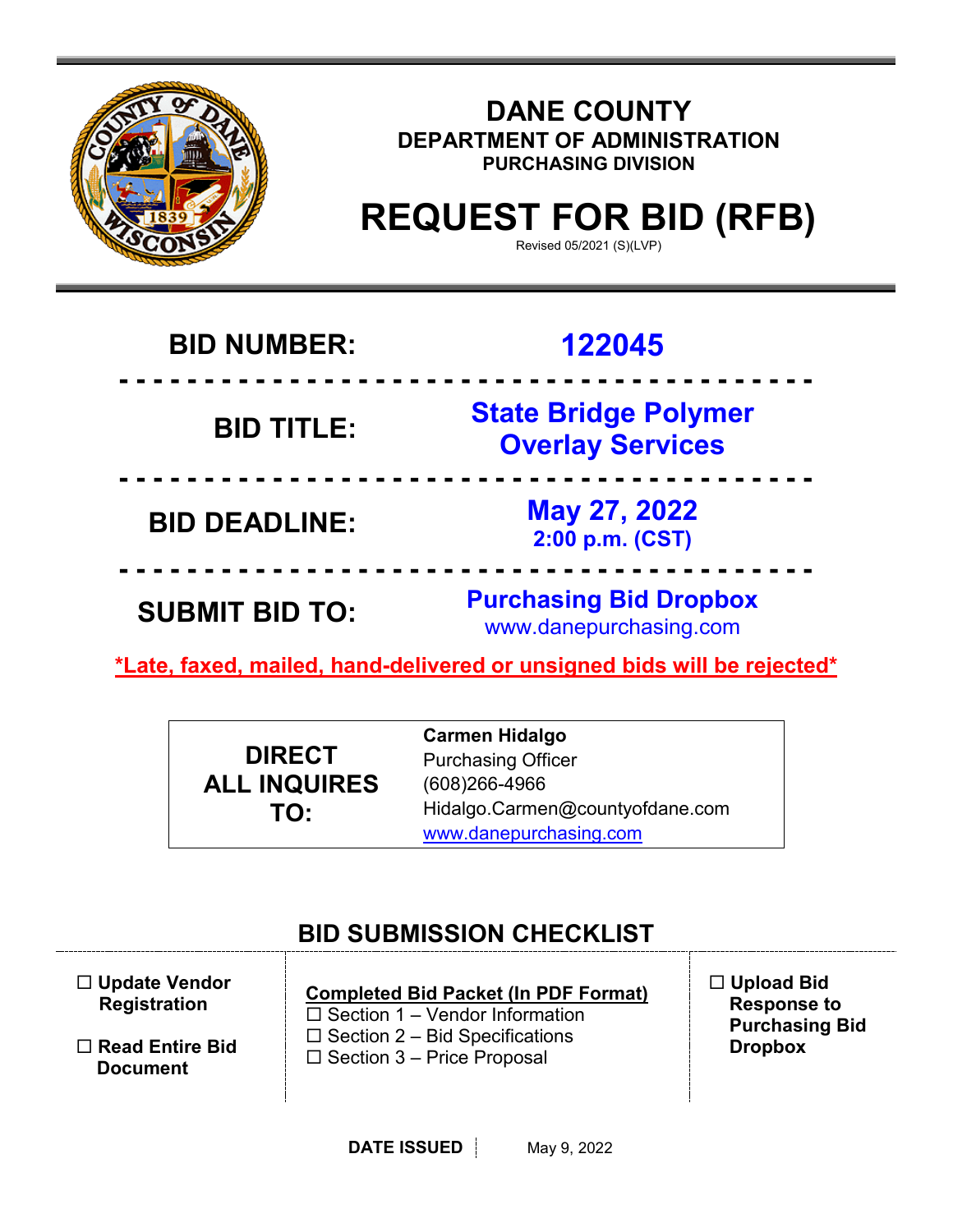### **VENDOR INFORMATION**

### **VENDOR NAME:**

| Vendor Information (address below will be used to confirm Local Vendor Preference) |                  |  |  |  |  |  |
|------------------------------------------------------------------------------------|------------------|--|--|--|--|--|
| <b>Address</b>                                                                     |                  |  |  |  |  |  |
| <b>City</b>                                                                        | County           |  |  |  |  |  |
| <b>State</b>                                                                       | $Zip+4$          |  |  |  |  |  |
| <b>Vendor Rep. Name</b>                                                            | <b>Telephone</b> |  |  |  |  |  |
| <b>Title</b>                                                                       |                  |  |  |  |  |  |
| <b>Email</b>                                                                       |                  |  |  |  |  |  |
| Dane County Vendor #                                                               |                  |  |  |  |  |  |

**Local Vendor Preference**<br>(*Reference General Guidelines #1.6*) *(Reference General Guidelines #1.6)* **Local Content Vendor Preference Locally Based & Owned Vendor Locally Operated Vendor Non-Locally Operated Vendor No Local Vendor Preference**

**Does Not Apply To This Bid** *(Reference General Guidelines #1.7)*

**Cooperative Purchasing** *(Reference General Guidelines #1.8)*

 $\Box$  I agree to furnish the commodities or services of this bid to municipalities and state agencies.  $\Box$  I do not agree to furnish the commodities or services of this bid to municipalities and state agencies.

#### **Fair Labor Practice Certification** *(Reference General Guidelines #1.9)*

 Vendor has not been found by the National Labor Relations Board ("NLRB") or the Wisconsin Employment Relations Commission ("WERC") to have violated any statute or regulation regarding labor standards or relations in the seven years prior to the date this bid submission is signed.

 Vendor has been found by the National Labor Relations Board ("NLRB") or the Wisconsin Employment Relations Commission ("WERC") to have violated any statute or regulation regarding labor standards or relations in the seven years prior to the date this bid submission is signed.

| Addenda – we hereby acknowledge receipt, review and use of the following addenda, if applicable. |                    |                    |             |
|--------------------------------------------------------------------------------------------------|--------------------|--------------------|-------------|
| $\Box$ Addendum #1 $\Box$ Addendum #2                                                            | $\Box$ Addendum #3 | $\Box$ Addendum #4 | $\Box$ None |

#### **Signature Affidavit**

In signing this bid, we certify that we have not, either directly or indirectly, entered into any agreement or participated in any collusion or otherwise taken any action in restraint of free competition; that no attempt has been made to induce any other person or firm to submit or not to submit a bid; that this bid has been independently arrived at without collusion with any other bidder, competitor or potential competitor; that this bid has not been knowingly disclosed prior to the opening of bids to any other bidder or competitor; that the above statement is accurate under penalty of perjury.

The undersigned, submitting this bid, hereby agrees with all the terms, conditions, and specifications required by the County in this Request for Bid, and declares that the attached bid and pricing are in conformity therewith.

**Signature:** \_\_\_\_\_\_\_\_\_\_\_\_\_\_\_\_\_\_\_\_\_\_\_\_\_\_\_\_\_ **Title:** \_\_\_\_\_\_\_\_\_\_\_\_\_\_\_\_\_\_\_\_\_

| Title: |  |
|--------|--|
|        |  |

**Printed Name:** \_\_\_\_\_\_\_\_\_\_\_\_\_\_\_\_\_\_\_\_\_\_\_\_\_\_ **Date:** \_\_\_\_\_\_\_\_\_\_\_\_\_\_\_\_\_\_\_\_\_

BID 122045 Page | 2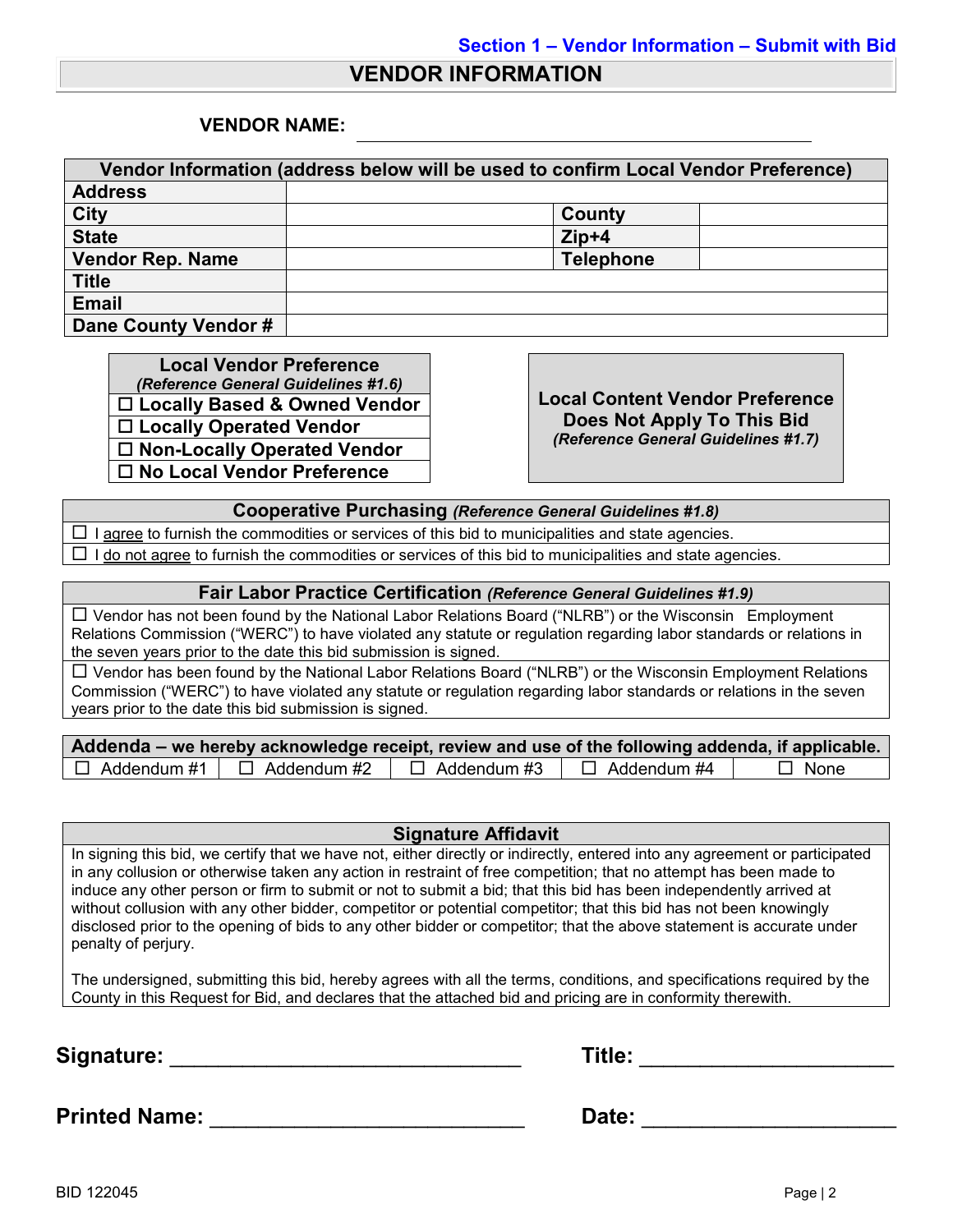### **BID AND SPECIFICATION OVERVIEW**

Dane County as represented by the Purchasing Division will accept bids for the purchase of specified item(s) as described within this document.

**Specification Compliance:** Bidder shall complete every space in the area provided with either a check mark to indicate the item being bid is exactly as specified **(Yes),** or deviates from bid specification **(No).** Any deviation from the minimum specifications stated herein must be identified in detail in the Specifications Deviations section of the bid and must include a description of how the proposed item(s) differ from the bid requirements, along with detailed justification for such deviation. Bidder shall include photos and schematics as necessary, for complete clarification.

The specifications below describe an acceptable product. Minor variations in specification may be accepted if, in the opinion of County staff, they do not adversely affect the quality, maintenance or performance of the item(s). Dane County reserves the right to accept or reject any and all bids, to waive informalities and to choose the bid that best meets the specifications and needs of the County.

**Term:** The contract shall be effective on the date indicated on the Dane County purchase order or the Dane County contract execution date and shall run for one year from that date.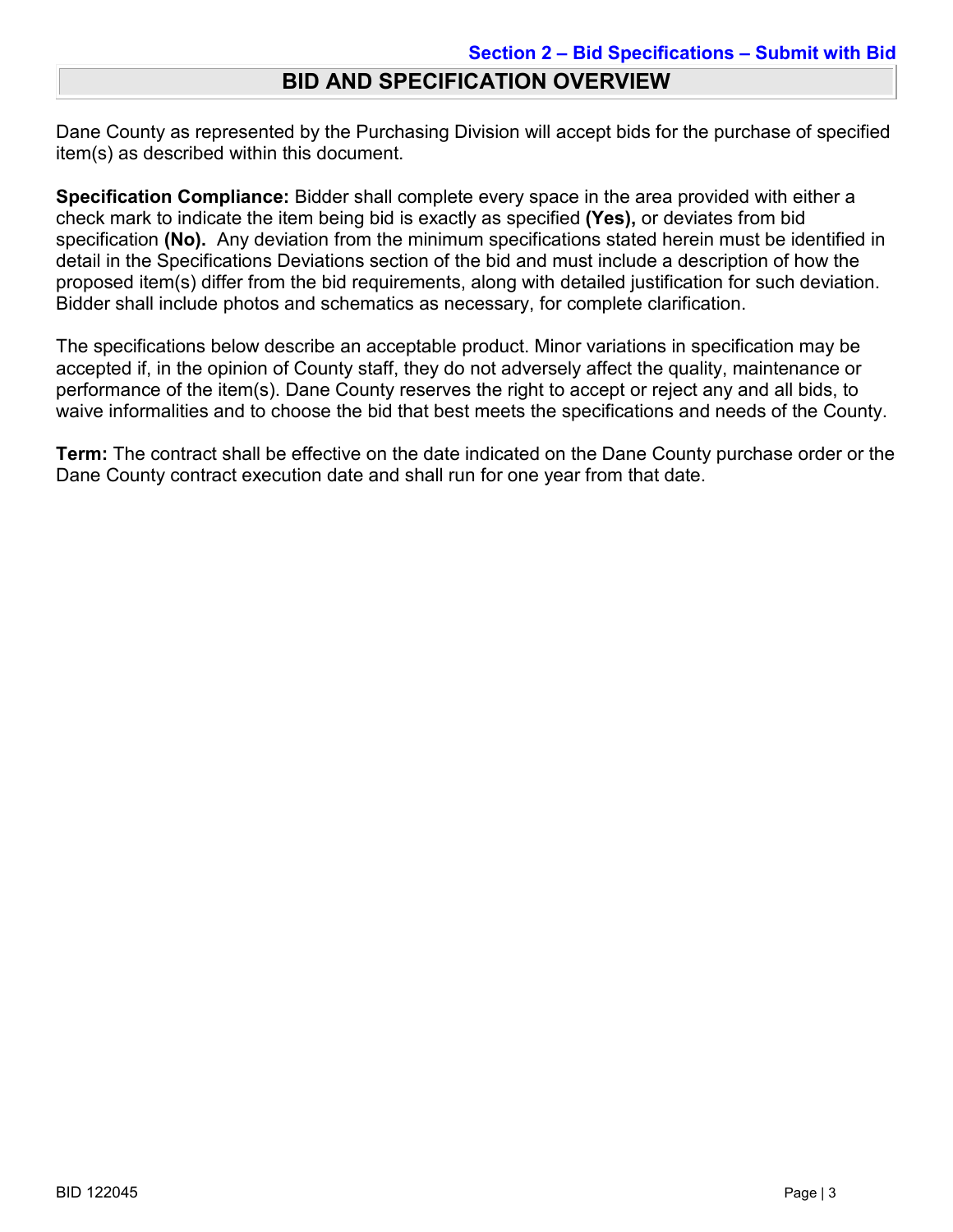### **BID SPECIFICATIONS 122045 – State Bridge Polymer Overlay Services**

### **GENERAL**

You are invited to submit a bid to provide State Bridge Polymer Overlay Services on Bridge B-13-0311 CTH BW (W. Broadway) over US 12/18 Beltline Highway for Wisconsin Department of Transportation. This project is being let on their behalf by the Dane County Highway Department.

All materials supplied under this proposal shall conform to the Standard Specifications for Road and Bridge Construction, 2022 edition (hereinafter referred to as the "Standard Specifications"), and all subsequent revisions and supplementary specifications, of the Wisconsin Division of Highways, Department of Transportation.

The special provisions in this proposal shall supplement and take precedence over the Standard Specifications.

Your failure to submit a bid may prevent Dane County Highway and Transportation Department from acquiring your product(s). Thus, if you are interested in doing business with the Dane County Highway and Transportation Department in 2022, we strongly encourage you to submit a bid by the opening date indicated.

### **TRAFFIC CONTROL & WORK HOURS**

Dane County Highway will provide traffic control in conjunction with their CTH BW (Broadway) reconstruction project. In Stage 1 (approximately May – end of June 2022), the inner 2 lanes in each direction will be closed, creating a work zone. In Stage 2, (approximately July 2022) the outer lanes will be closed, creating a work zone. The Contractor will need to coordinate schedule with Dane Co. Highway. See Attachment 1 for Traffic Control Plan.

| #              | <b>DESCRIPTION</b>                                                                                                                                                                                                                                                                   |                                  |              |  |  |  |
|----------------|--------------------------------------------------------------------------------------------------------------------------------------------------------------------------------------------------------------------------------------------------------------------------------------|----------------------------------|--------------|--|--|--|
| 1              | <b>INSURANCE</b>                                                                                                                                                                                                                                                                     | <b>Spec</b><br><b>Compliance</b> |              |  |  |  |
| 2 <sup>2</sup> | Bidders shall carry insurance as required in the Standard Terms and Conditions, Section<br>20.                                                                                                                                                                                       | $\Box$ YES                       | $\square$ NO |  |  |  |
| $\mathbf{3}$   | The bidder shall furnish Dane County Highway and Transportation Department along with<br>the bid a certificate of insurance showing the type, amount, class of operations covered,<br>effective dates, and expiration dates of policies.                                             | $\Box$ YES                       | $\square$ NO |  |  |  |
| 4              | <b>Spec</b><br><b>BID BOND/PERFORMANCE BOND</b><br><b>Compliance</b>                                                                                                                                                                                                                 |                                  |              |  |  |  |
| 5              | Each proposal must be accompanied by a certified or cashier's check payable to the<br>Dane County Public Works, Highway & Transportation Department, or a bid bond, as a<br>guarantee in the amount of 5% of the total bid.                                                          | $\Box$ YES                       | $\square$ NO |  |  |  |
| 6              | Successful bidders shall furnish the County with a performance bond equal to 100% of<br>the contracted amount (per State Statute 779.14).                                                                                                                                            | $\Box$ YES                       | $\square$ NO |  |  |  |
| $\overline{7}$ | <b>NOTICE TO BEGIN WORK</b>                                                                                                                                                                                                                                                          | <b>Spec</b><br><b>Compliance</b> |              |  |  |  |
| 8              | The contractor is required to begin work within ten calendar days after official notice from<br>the County.                                                                                                                                                                          | $\Box$ YES                       | $\square$ NO |  |  |  |
| 9              | Liquidated damages of \$200 per weekday will be assessed for any delay after this<br>notification to begin.                                                                                                                                                                          | $\square$ YES                    | $\square$ NO |  |  |  |
| 10             | The contractor will notify the County 48 hours in advance of beginning the project in<br>order for the County to provide an inspector.                                                                                                                                               | $\Box$ YES                       | $\square$ NO |  |  |  |
| 11             | An inspector may not be furnished if notice of starting work by the contractor is not given<br>to the County prior to 3:00 p.m. of the preceding day for projects starting on Tuesday thru<br>Friday, or prior to 3:00 p.m. on Friday for projects starting on Saturday thru Monday. | $\Box$ YES                       | $\square$ NO |  |  |  |
| 12             | Failure to notify the County could result in non-payment for that part of the work that is<br>completed when an inspector is absent                                                                                                                                                  | $\Box$ YES                       | $\square$ NO |  |  |  |
|                |                                                                                                                                                                                                                                                                                      | <b>Spec</b>                      |              |  |  |  |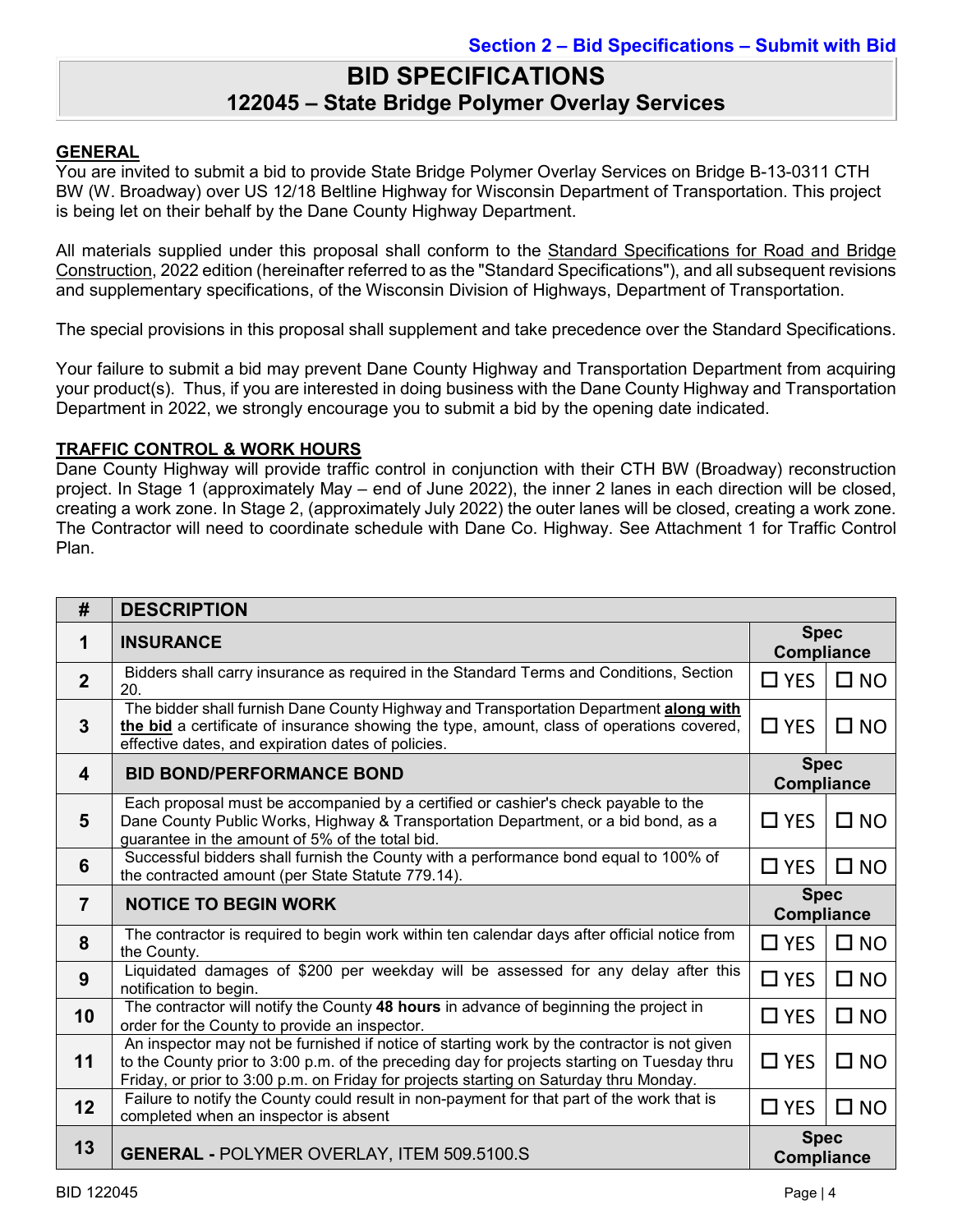| 14 | Beltline Highway.                                                                                                                                                       |                                                                                                                       | This special provision describes providing two layers of a two-component polymer overlay<br>system to the bridge deck for Bridge 13-0311 CTH BW (W. Broadway) over US 12/18 |                                                      |                       |                                        | $\sigma$                                                | $\Box$ YES                       | $\square$ NO |
|----|-------------------------------------------------------------------------------------------------------------------------------------------------------------------------|-----------------------------------------------------------------------------------------------------------------------|-----------------------------------------------------------------------------------------------------------------------------------------------------------------------------|------------------------------------------------------|-----------------------|----------------------------------------|---------------------------------------------------------|----------------------------------|--------------|
| 15 | <b>MATERIALS</b>                                                                                                                                                        |                                                                                                                       |                                                                                                                                                                             |                                                      |                       |                                        |                                                         | <b>Spec</b><br><b>Compliance</b> |              |
| 16 |                                                                                                                                                                         |                                                                                                                       | Furnish materials specifically designed for use over concrete bridge decks. Furnish polymer<br>liquid binders from the department's approved product list.                  |                                                      |                       |                                        |                                                         | $\square$ YES                    | $\square$ NO |
| 17 |                                                                                                                                                                         | <b>POLYMER RESIN</b>                                                                                                  |                                                                                                                                                                             |                                                      |                       |                                        |                                                         | <b>Spec</b><br><b>Compliance</b> |              |
|    | Furnish a polymer resin base and hardener composed of two-component, 100 percent<br>solids, 100 percent reactive, thermosetting compound with the following properties: |                                                                                                                       |                                                                                                                                                                             |                                                      |                       |                                        |                                                         |                                  |              |
|    |                                                                                                                                                                         | <b>Property</b>                                                                                                       |                                                                                                                                                                             | <b>Requirements</b>                                  |                       | Test<br>Method                         | [1] <sub>Uncured,</sub><br>mixed polymer                |                                  |              |
|    |                                                                                                                                                                         | Gel Time <sup>[1]</sup>                                                                                               |                                                                                                                                                                             | 15 - 45 minutes @<br>73° to 75° F                    |                       | <b>ASTM</b><br>C881                    | binder<br>[2] <sub>Cured, mixed</sub><br>polymer binder |                                  |              |
|    |                                                                                                                                                                         | Viscosity <sup>[1]</sup>                                                                                              |                                                                                                                                                                             | 7 - 70 poises                                        | Spindle No. 3, 20 rpm | ASTM D2393, Brookfield RVT,            |                                                         |                                  |              |
| 18 |                                                                                                                                                                         | Shore D<br>Hardness <sup>[2]</sup>                                                                                    |                                                                                                                                                                             | 60-75                                                |                       | <b>ASTM</b><br>D2240                   |                                                         | $\Box$ YES                       | $\square$ NO |
|    |                                                                                                                                                                         | Absorption <sup>[2]</sup>                                                                                             |                                                                                                                                                                             | 1% maximum at 24 hr                                  |                       | <b>ASTM</b><br>D570                    |                                                         |                                  |              |
|    | Tensile<br>Elongation <sup>[2]</sup><br>Tensile<br>Strength <sup>[2]</sup>                                                                                              |                                                                                                                       |                                                                                                                                                                             | 30% - 70% @ 7 days                                   |                       | <b>ASTM</b><br>D638                    |                                                         |                                  |              |
|    |                                                                                                                                                                         |                                                                                                                       |                                                                                                                                                                             | 2000 to 5000 psi @ 7<br>days                         |                       | <b>ASTM</b><br>D638                    |                                                         |                                  |              |
|    |                                                                                                                                                                         | Chloride<br>Permeability <sup>[2</sup>                                                                                |                                                                                                                                                                             | <100 coulombs @ 28<br><b>AASHT</b><br>O T277<br>days |                       |                                        |                                                         |                                  |              |
|    | Ensure that the polymer resin when mixed with aggregate has the following properties:                                                                                   |                                                                                                                       |                                                                                                                                                                             |                                                      |                       |                                        |                                                         |                                  |              |
|    | Property                                                                                                                                                                |                                                                                                                       | Requirement <sup>[1]</sup>                                                                                                                                                  |                                                      |                       | <b>Test</b><br>Method                  |                                                         |                                  |              |
|    | Minimum Compressive                                                                                                                                                     |                                                                                                                       |                                                                                                                                                                             | 1,000 psi @ 8 hrs<br>5,000 psi @ 24 hrs              |                       | ASTM C579 Method B,                    |                                                         |                                  |              |
| 19 |                                                                                                                                                                         |                                                                                                                       | Strength<br><b>Thermal Compatibility</b>                                                                                                                                    | No                                                   |                       | Modified <sup>[2]</sup><br><b>ASTM</b> | $\square$ YES                                           | $\square$ NO                     |              |
|    |                                                                                                                                                                         |                                                                                                                       |                                                                                                                                                                             |                                                      | C884<br>Delaminations |                                        | <b>ASTM</b>                                             |                                  |              |
|    |                                                                                                                                                                         | Minimum Pull-off Strength<br>250 psi @ 24<br>C1583<br>hrs<br>[1]<br>Based on samples cured or aged and tested at 75°F |                                                                                                                                                                             |                                                      |                       |                                        |                                                         |                                  |              |
|    |                                                                                                                                                                         | [2]<br>Plastic inserts that will provide 2-inch by 2-inch cubes shall be placed in the oversized brass molds.         |                                                                                                                                                                             |                                                      |                       |                                        |                                                         |                                  |              |
| 20 |                                                                                                                                                                         | <b>AGGREGATES</b>                                                                                                     |                                                                                                                                                                             |                                                      |                       |                                        |                                                         | <b>Spec</b><br><b>Compliance</b> |              |
|    |                                                                                                                                                                         |                                                                                                                       | Furnish natural or synthetic aggregate that is non-polishing; clean; free of surface moisture;                                                                              |                                                      |                       |                                        |                                                         |                                  |              |
|    |                                                                                                                                                                         | conforms to the following:                                                                                            | fractured or angular in shape; free from silt, clay, asphalt, or other organic materials; and                                                                               | <b>Aggregate Properties</b>                          |                       |                                        |                                                         |                                  |              |
|    |                                                                                                                                                                         | <b>Property</b>                                                                                                       |                                                                                                                                                                             | Requirement                                          |                       |                                        | <b>Test Method</b>                                      |                                  |              |
| 21 |                                                                                                                                                                         |                                                                                                                       |                                                                                                                                                                             |                                                      |                       |                                        |                                                         | $\Box$ YES                       | $\square$ NO |
|    |                                                                                                                                                                         | Moisture<br>Content <sup>[1]</sup>                                                                                    |                                                                                                                                                                             | 1/2 of the measured aggregate absorption,<br>%       |                       |                                        | ASTM C566                                               |                                  |              |
|    |                                                                                                                                                                         | Hardness                                                                                                              |                                                                                                                                                                             | $\geq 6.5$                                           |                       |                                        | Mohs Scale                                              |                                  |              |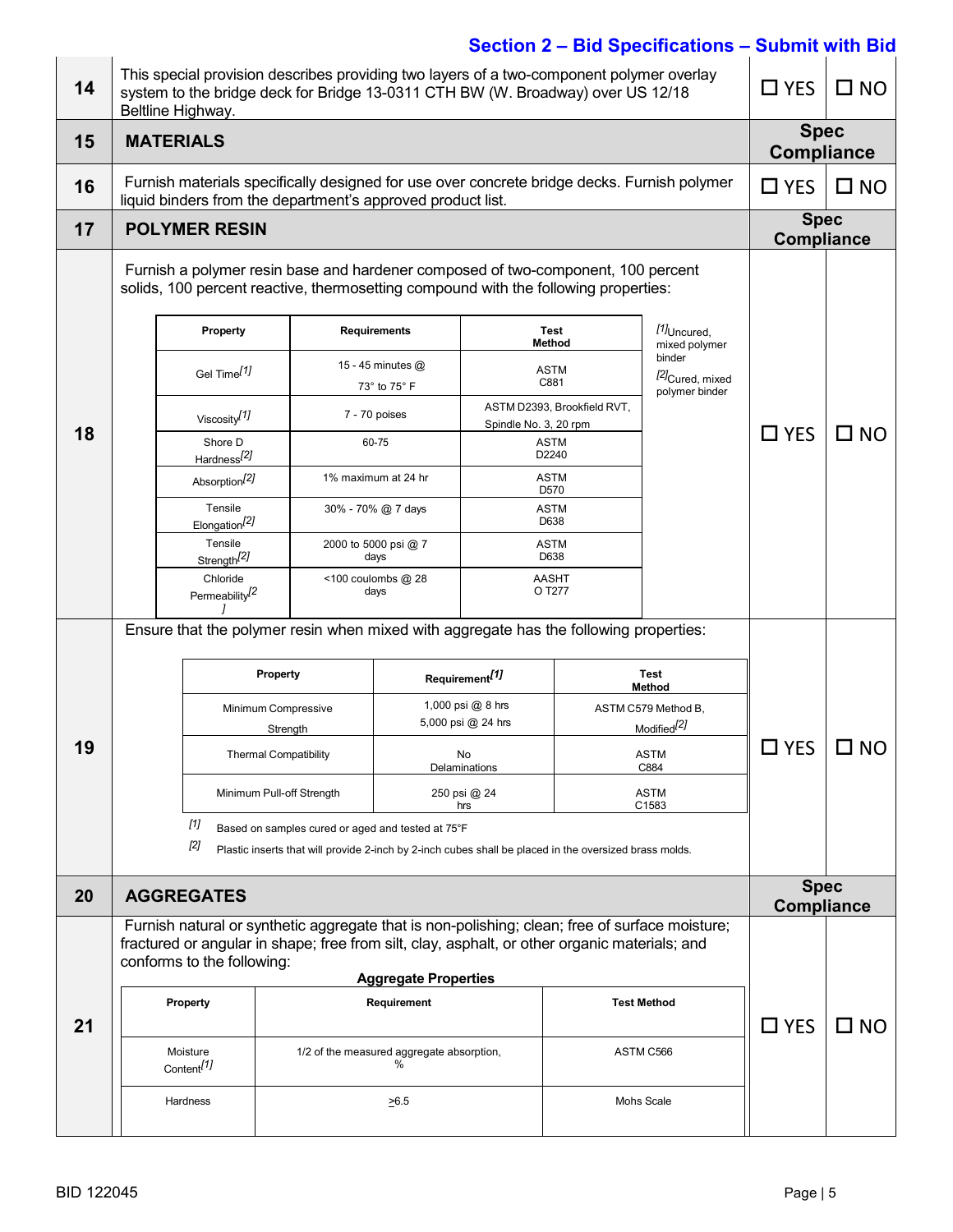|    | 100% with at least 1 fractured face & 80% with at least<br><b>Fractured Faces</b><br>2 fractured faces of material retained on No.16                                                                                                                                                                                                                                                                                                                                                                         |                                                                                                                                                                                                                                                                                                                                                                               | ASTM D5821 |                     |                                  |                                  |  |
|----|--------------------------------------------------------------------------------------------------------------------------------------------------------------------------------------------------------------------------------------------------------------------------------------------------------------------------------------------------------------------------------------------------------------------------------------------------------------------------------------------------------------|-------------------------------------------------------------------------------------------------------------------------------------------------------------------------------------------------------------------------------------------------------------------------------------------------------------------------------------------------------------------------------|------------|---------------------|----------------------------------|----------------------------------|--|
|    | Absorption                                                                                                                                                                                                                                                                                                                                                                                                                                                                                                   | ≤1%                                                                                                                                                                                                                                                                                                                                                                           |            | ASTM C128           |                                  |                                  |  |
|    | $[1]$                                                                                                                                                                                                                                                                                                                                                                                                                                                                                                        | Sampled and tested by the department before placement.                                                                                                                                                                                                                                                                                                                        | Gradation  |                     |                                  |                                  |  |
|    |                                                                                                                                                                                                                                                                                                                                                                                                                                                                                                              | <b>Sieve Size</b>                                                                                                                                                                                                                                                                                                                                                             |            | % Passing by Weight |                                  |                                  |  |
|    |                                                                                                                                                                                                                                                                                                                                                                                                                                                                                                              | No. 4                                                                                                                                                                                                                                                                                                                                                                         |            | 100                 |                                  |                                  |  |
|    |                                                                                                                                                                                                                                                                                                                                                                                                                                                                                                              | No. 8                                                                                                                                                                                                                                                                                                                                                                         |            | $30 - 75$           |                                  |                                  |  |
|    |                                                                                                                                                                                                                                                                                                                                                                                                                                                                                                              | No. 16                                                                                                                                                                                                                                                                                                                                                                        |            | $0 - 5$             |                                  |                                  |  |
|    |                                                                                                                                                                                                                                                                                                                                                                                                                                                                                                              | No. 30                                                                                                                                                                                                                                                                                                                                                                        |            | $0 - 1$             |                                  |                                  |  |
| 22 | APPROVAL OF BRIDGE DECK POLYMER OVERLAY SYSTEM                                                                                                                                                                                                                                                                                                                                                                                                                                                               | <b>Spec</b><br><b>Compliance</b>                                                                                                                                                                                                                                                                                                                                              |            |                     |                                  |                                  |  |
| 23 | A minimum of 20 working days before application, submit product data sheets<br>and specifications from the manufacturer, and a certified report of test or analysis<br>from an independent laboratory to the engineer for approval.                                                                                                                                                                                                                                                                          |                                                                                                                                                                                                                                                                                                                                                                               |            |                     | $\Box$ YES                       | $\square$ NO                     |  |
| 24 | The department will sample and test the aggregates for gradation and moisture<br>content before placement. If requested, supply the department with samples of the<br>polymer for the purpose of acceptance testing.                                                                                                                                                                                                                                                                                         |                                                                                                                                                                                                                                                                                                                                                                               |            |                     | $\Box$ YES                       | $\square$ NO                     |  |
| 25 | <b>PRODUCT DATA SHEETS AND SPECIFICATIONS</b>                                                                                                                                                                                                                                                                                                                                                                                                                                                                |                                                                                                                                                                                                                                                                                                                                                                               |            |                     |                                  | <b>Spec</b><br><b>Compliance</b> |  |
| 26 | Product data sheets and specifications from the manufacture consists of literature<br>from the manufacturer showing general instructions, application<br>recommendations/methods, product properties, general instructions, or any other<br>applicable information will be provided to the County                                                                                                                                                                                                            |                                                                                                                                                                                                                                                                                                                                                                               |            |                     | $\Box$ YES                       | $\square$ NO                     |  |
| 27 | <b>CERTIFIED REPORT OF TEST OR ANALYSIS</b>                                                                                                                                                                                                                                                                                                                                                                                                                                                                  |                                                                                                                                                                                                                                                                                                                                                                               |            |                     | <b>Spec</b><br><b>Compliance</b> |                                  |  |
| 28 | Conform to the following:<br><b>Polymer Binder:</b> Submit a certified report of test or analysis from an<br>independent laboratory dated less than 3 years before the date of the<br>project letting showing the polymer binder meets the requirements of<br>section B.2.<br>Aggregates: Submit a certified report of test or analysis from an<br>independent laboratory dated less than 6 months before the date of the<br>project letting showing the aggregates meet the requirements of section<br>B.3. |                                                                                                                                                                                                                                                                                                                                                                               |            |                     |                                  | $\square$ NO                     |  |
| 29 | <b>CONSTRUCTION - GENERAL</b>                                                                                                                                                                                                                                                                                                                                                                                                                                                                                |                                                                                                                                                                                                                                                                                                                                                                               |            |                     |                                  | <b>Spec</b><br><b>Compliance</b> |  |
| 30 |                                                                                                                                                                                                                                                                                                                                                                                                                                                                                                              | Ensure that the overlay system is 1/4 inch thick or thicker.                                                                                                                                                                                                                                                                                                                  |            |                     | $\Box$ YES                       | $\square$ NO                     |  |
|    | Conform to the following:                                                                                                                                                                                                                                                                                                                                                                                                                                                                                    |                                                                                                                                                                                                                                                                                                                                                                               |            |                     |                                  |                                  |  |
| 31 |                                                                                                                                                                                                                                                                                                                                                                                                                                                                                                              | <b>Field Review:</b> Conduct a field review of the existing deck to identify any<br>possible surface preparation and material compatibility issues.<br>Pre-Installation Meeting: Conduct a pre-installation meeting with the<br>manufacturer's representative and the engineer before construction.<br>Discuss the field review findings, verification testing of the surface |            |                     | $\Box$ YES                       | $\square$ NO                     |  |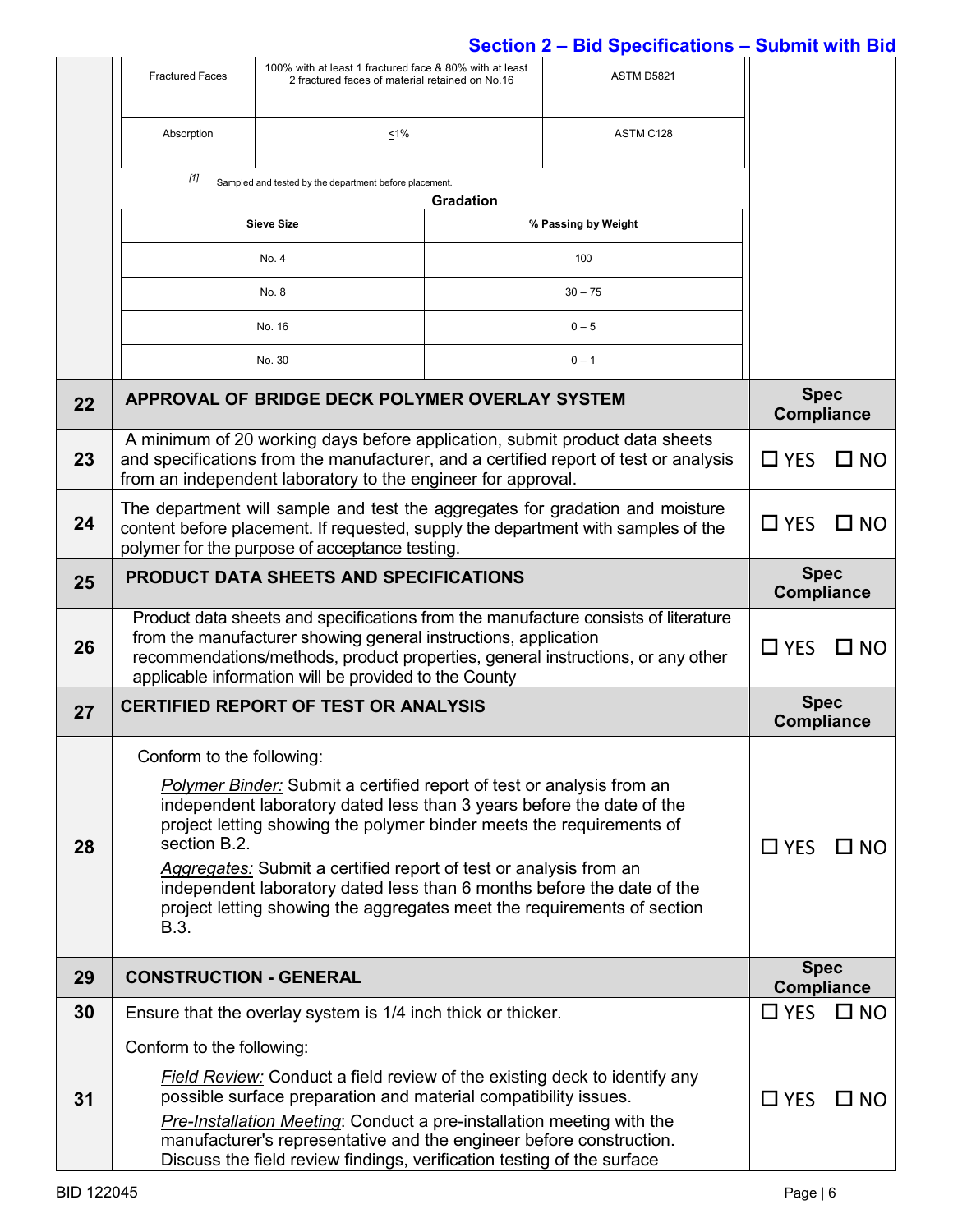|    | Section 2 - Bid Specifications - Submit with Bid<br>preparation and establish procedures for maintaining optimum working<br>conditions and coordination of work. Furnish the engineer a copy of the<br>recommended procedures and apply the overlay system according to the<br>manufacturer's instructions. Supply for the engineer's use for the duration<br>of the project, a Concrete Surface Profile (CSP) chip set of 10 from the<br>International Concrete Repair Institute (ICRI).<br>Manufacturer's Representative: An experienced manufacturer's<br>representative familiar with the overlay system installation procedures shall<br>be present at all times during surface preparation and overlay placement to<br>provide quality assurance that the work is being performed properly. This<br>requirement may be reduced at the engineer's discretion.<br>Material Storage: Store and handle materials according to the<br>manufacturer's recommendations. Store resin materials in their original<br>containers in a dry area. Store all aggregates in a dry environment and<br>protect aggregates from contaminants on the job site. |                                  |              |
|----|----------------------------------------------------------------------------------------------------------------------------------------------------------------------------------------------------------------------------------------------------------------------------------------------------------------------------------------------------------------------------------------------------------------------------------------------------------------------------------------------------------------------------------------------------------------------------------------------------------------------------------------------------------------------------------------------------------------------------------------------------------------------------------------------------------------------------------------------------------------------------------------------------------------------------------------------------------------------------------------------------------------------------------------------------------------------------------------------------------------------------------------------------|----------------------------------|--------------|
| 32 | <b>DECK PREPARATION - DECK REPAIR</b>                                                                                                                                                                                                                                                                                                                                                                                                                                                                                                                                                                                                                                                                                                                                                                                                                                                                                                                                                                                                                                                                                                              | <b>Spec</b><br><b>Compliance</b> |              |
| 33 | Remove all asphaltic patches and unsound or disintegrated areas of the concrete<br>decks as the plans show, or as the engineer directs.                                                                                                                                                                                                                                                                                                                                                                                                                                                                                                                                                                                                                                                                                                                                                                                                                                                                                                                                                                                                            | $\Box$ YES                       | $\square$ NO |
| 34 | Work performed to remove and repair the concrete deck will be paid for under<br>other items.                                                                                                                                                                                                                                                                                                                                                                                                                                                                                                                                                                                                                                                                                                                                                                                                                                                                                                                                                                                                                                                       | $\Box$ YES                       | $\square$ NO |
| 35 | Use deck patching products that are compatible with the overlay system.<br>Patching materials with magnesium phosphate shall not be used. Place patches<br>after surface is prepared via shot blasting and cleaning as described in Section<br>C.2.2 of this specification                                                                                                                                                                                                                                                                                                                                                                                                                                                                                                                                                                                                                                                                                                                                                                                                                                                                         | $\Box$ YES                       | $\square$ NO |
| 36 | Portland cement concrete patches shall be used for joint repairs and full depth<br>deck repairs with a plan area larger than 4 sf, unless approved otherwise by the<br><b>Structures Design Section</b>                                                                                                                                                                                                                                                                                                                                                                                                                                                                                                                                                                                                                                                                                                                                                                                                                                                                                                                                            | $\Box$ YES                       | $\square$ NO |
| 37 | If rapid-set concrete is used, place patches per the manufacturer's<br>recommendation. If Portland cement concrete is used, place patches per standard<br>spec 509.3.9.1.                                                                                                                                                                                                                                                                                                                                                                                                                                                                                                                                                                                                                                                                                                                                                                                                                                                                                                                                                                          | $\Box$ YES                       | $\square$ NO |
| 38 | Deck patching shall be filled and properly finished prior to overlay placement.                                                                                                                                                                                                                                                                                                                                                                                                                                                                                                                                                                                                                                                                                                                                                                                                                                                                                                                                                                                                                                                                    | $\square$ YES                    | $\square$ NO |
| 39 | Do not place overlay less than 1 hour, or per the manufacturer's<br>recommendation, after placing rapid-set concrete patches in the repair areas.                                                                                                                                                                                                                                                                                                                                                                                                                                                                                                                                                                                                                                                                                                                                                                                                                                                                                                                                                                                                  | $\Box$ YES                       | $\square$ NO |
| 40 | Do not place overlay less than 28 days after placing Portland cement concrete<br>patches in the repair areas.                                                                                                                                                                                                                                                                                                                                                                                                                                                                                                                                                                                                                                                                                                                                                                                                                                                                                                                                                                                                                                      | $\Box$ YES                       | $\square$ NO |
| 41 | <b>DECK PREPARATION - SURFACE PREPARATION</b>                                                                                                                                                                                                                                                                                                                                                                                                                                                                                                                                                                                                                                                                                                                                                                                                                                                                                                                                                                                                                                                                                                      | <b>Spec</b><br><b>Compliance</b> |              |
| 42 | Determine an acceptable shotblasting machine operation (size of shot, flow of<br>shot, forward speed, and/or number of passes) that provides a surface profile<br>meeting CSP 5 (medium-heavy shotblast) according to the ICRI Technical<br>Guideline No. 310.2.                                                                                                                                                                                                                                                                                                                                                                                                                                                                                                                                                                                                                                                                                                                                                                                                                                                                                   | $\Box$ YES                       | $\square$ NO |
| 43 | If the engineer requires additional verification of the surface preparation, test the<br>tensile bond strength according to ASTM C1593.                                                                                                                                                                                                                                                                                                                                                                                                                                                                                                                                                                                                                                                                                                                                                                                                                                                                                                                                                                                                            | $\Box$ YES                       | $\square$ NO |
| 44 | The surface preparation will be considered acceptable if the tensile bond<br>strength is greater than or equal to 250 psi or the failure area at a depth of 1/4<br>inches or more is greater than 50 percent of the test area.                                                                                                                                                                                                                                                                                                                                                                                                                                                                                                                                                                                                                                                                                                                                                                                                                                                                                                                     | $\Box$ YES                       | $\square$ NO |
| 45 | Continue adjustment of the shotblasting machine and necessary testing until the<br>surface is acceptable to the engineer or a passing test result is obtained.                                                                                                                                                                                                                                                                                                                                                                                                                                                                                                                                                                                                                                                                                                                                                                                                                                                                                                                                                                                     | $\Box$ YES                       | $\square$ NO |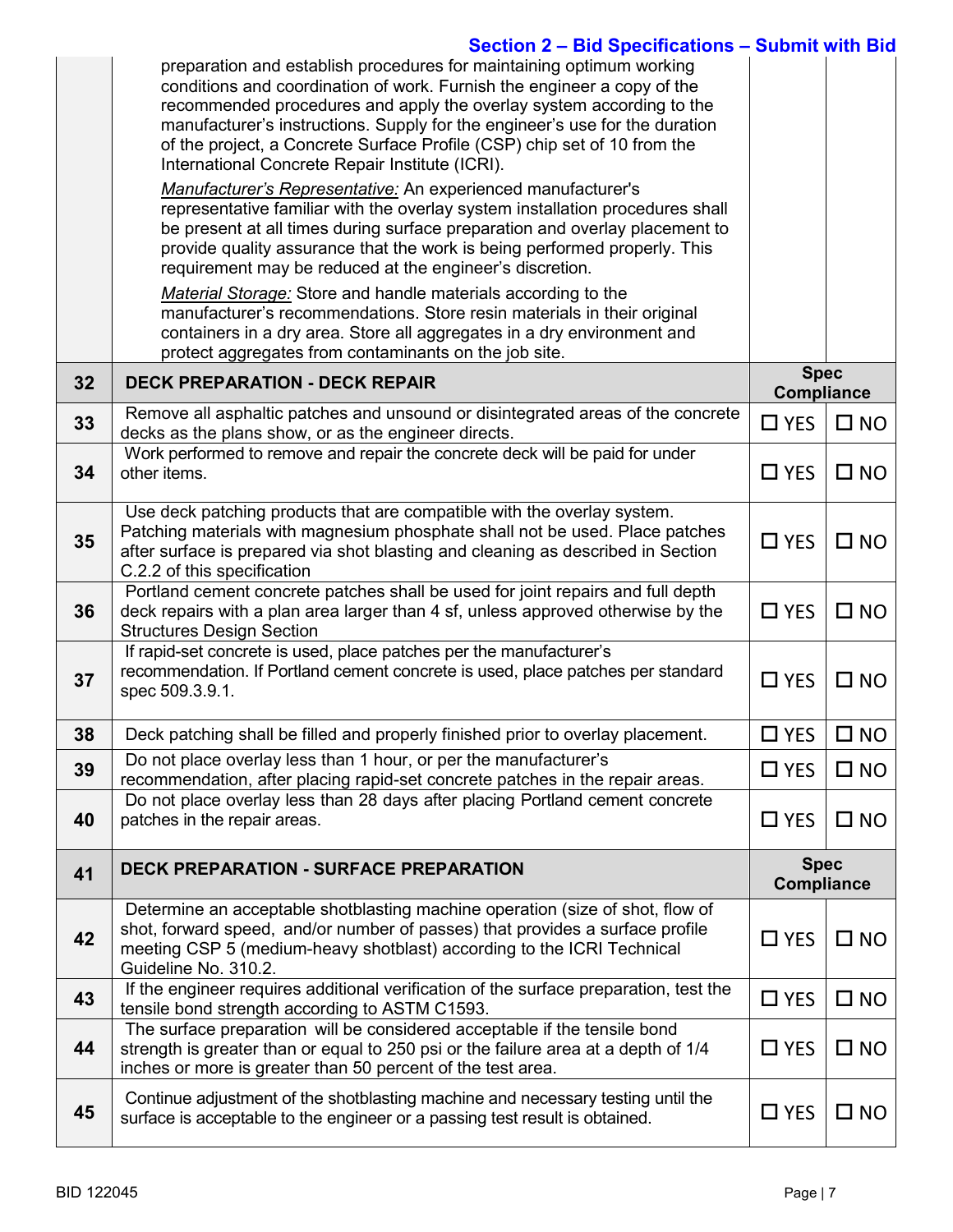|    | Section 2 - Bid Specifications - Submit with Bid                                                                                                                                                                                                                                                                                                                                                                                                                                                                                                                                                                                                                                                                            |                                  |              |
|----|-----------------------------------------------------------------------------------------------------------------------------------------------------------------------------------------------------------------------------------------------------------------------------------------------------------------------------------------------------------------------------------------------------------------------------------------------------------------------------------------------------------------------------------------------------------------------------------------------------------------------------------------------------------------------------------------------------------------------------|----------------------------------|--------------|
| 46 | Prepare the entire deck using the final accepted adjustments to the shotblasting<br>machine as determined above.                                                                                                                                                                                                                                                                                                                                                                                                                                                                                                                                                                                                            | $\Box$ YES                       | $\square$ NO |
| 47 | Thoroughly blast clean with hand-held equipment any areas inaccessible by the<br>shotblasting equipment. Do not perform surface preparation more than 24 hours<br>before the application of the overlay system.                                                                                                                                                                                                                                                                                                                                                                                                                                                                                                             | $\Box$ YES                       | $\square$ NO |
| 48 | Protect drains, expansion joints, access hatches, or other appurtenances on the<br>deck from damage by the shot and sand blasting operations and from materials<br>adhering and entering.                                                                                                                                                                                                                                                                                                                                                                                                                                                                                                                                   | $\Box$ YES                       | $\square$ NO |
| 49 | Tape or form all construction joints to provide a clean straight edge.                                                                                                                                                                                                                                                                                                                                                                                                                                                                                                                                                                                                                                                      | $\Box$ YES                       | $\square$ NO |
| 50 | Before shot blasting, remove pavement markings within the treatment area using<br>an approved mechanical or blasting method.                                                                                                                                                                                                                                                                                                                                                                                                                                                                                                                                                                                                | $\Box$ YES                       | $\square$ NO |
| 51 | Prepare the vertical concrete surfaces adjacent to the deck a minimum of 2"<br>above the overlay according to SSPC-SP 13 (free of contaminants, dust, and<br>loose concrete) by sand blasting, using wire wheels, or other approved method.                                                                                                                                                                                                                                                                                                                                                                                                                                                                                 | $\square$ YES                    | $\square$ NO |
| 52 | Just before overlay placement, clean all dust, debris, and concrete fines from the<br>prepared surfaces including the vertical surfaces with compressed air. When<br>using compressed air, the air stream must be free of oil.                                                                                                                                                                                                                                                                                                                                                                                                                                                                                              | $\Box$ YES                       | $\square$ NO |
| 53 | Any grease, oil, or other foreign matter that rests on or has absorbed into the<br>concrete shall be removed completely.                                                                                                                                                                                                                                                                                                                                                                                                                                                                                                                                                                                                    | $\Box$ YES                       | $\square$ NO |
| 54 | If prepared surfaces (including the first layer of the polymer overlay) are exposed<br>to rain or dew, lightly sandblast (brush/breeze blast) the exposed surfaces.                                                                                                                                                                                                                                                                                                                                                                                                                                                                                                                                                         | $\Box$ YES                       | $\square$ NO |
|    | The engineer may consider alternate surface preparation methods per the                                                                                                                                                                                                                                                                                                                                                                                                                                                                                                                                                                                                                                                     |                                  |              |
| 55 | overlay system manufacture's recommendations.                                                                                                                                                                                                                                                                                                                                                                                                                                                                                                                                                                                                                                                                               | $\Box$ YES                       | $\square$ NO |
| 56 | The engineer will approve the final surface profile and deck cleanliness before the<br>contractor placing the polymer overlay.                                                                                                                                                                                                                                                                                                                                                                                                                                                                                                                                                                                              | $\Box$ YES                       | $\square$ NO |
| 57 | <b>TRANSITIONAL AREA</b>                                                                                                                                                                                                                                                                                                                                                                                                                                                                                                                                                                                                                                                                                                    | <b>Spec</b><br><b>Compliance</b> |              |
| 58 | See Attachment 2 for detail on transition from deck to approach slab/pavement.                                                                                                                                                                                                                                                                                                                                                                                                                                                                                                                                                                                                                                              | $\Box$ YES                       | $\square$ NO |
| 59 | <b>OVERLAY APPLICATION</b>                                                                                                                                                                                                                                                                                                                                                                                                                                                                                                                                                                                                                                                                                                  | <b>Spec</b><br><b>Compliance</b> |              |
| 60 | Perform the handling and mixing of the polymer resin and hardening agent in a<br>safe manner to achieve the desired results according to the manufacturer's<br>instructions.                                                                                                                                                                                                                                                                                                                                                                                                                                                                                                                                                | $\Box$ YES                       | $\square$ NO |
| 61 | Do not apply the overlay system if any of the following exists:<br>1.<br>Ambient air temperature is below 50 F or above 100 F.<br>2.<br>Deck temperature is below 50 F.<br>3.<br>Moisture content in the deck exceeds 4.5 percent when measured by an electronic moisture meter or shows<br>visible moisture after 2 hours when measured in accordance with ASTM D4263.<br>4.<br>Rain is forecasted during the minimum curing periods listed under C.5.<br>5.<br>Materials component temperatures below 65 F or above 99 F.<br>6.<br>Concrete deck age is less than 28 days.<br>7.<br>The deck temperature exceeds 100 F.<br>8.<br>If the gel time is 10 minutes or less at the predicted high air temperature for the day. | $\Box$ YES                       | $\square$ NO |
| 62 | After the deck has been shotblasted or during the overlay curing period, only<br>necessary surface preparation and overlay application equipment will be allowed<br>on the deck.                                                                                                                                                                                                                                                                                                                                                                                                                                                                                                                                            | $\Box$ YES                       | $\square$ NO |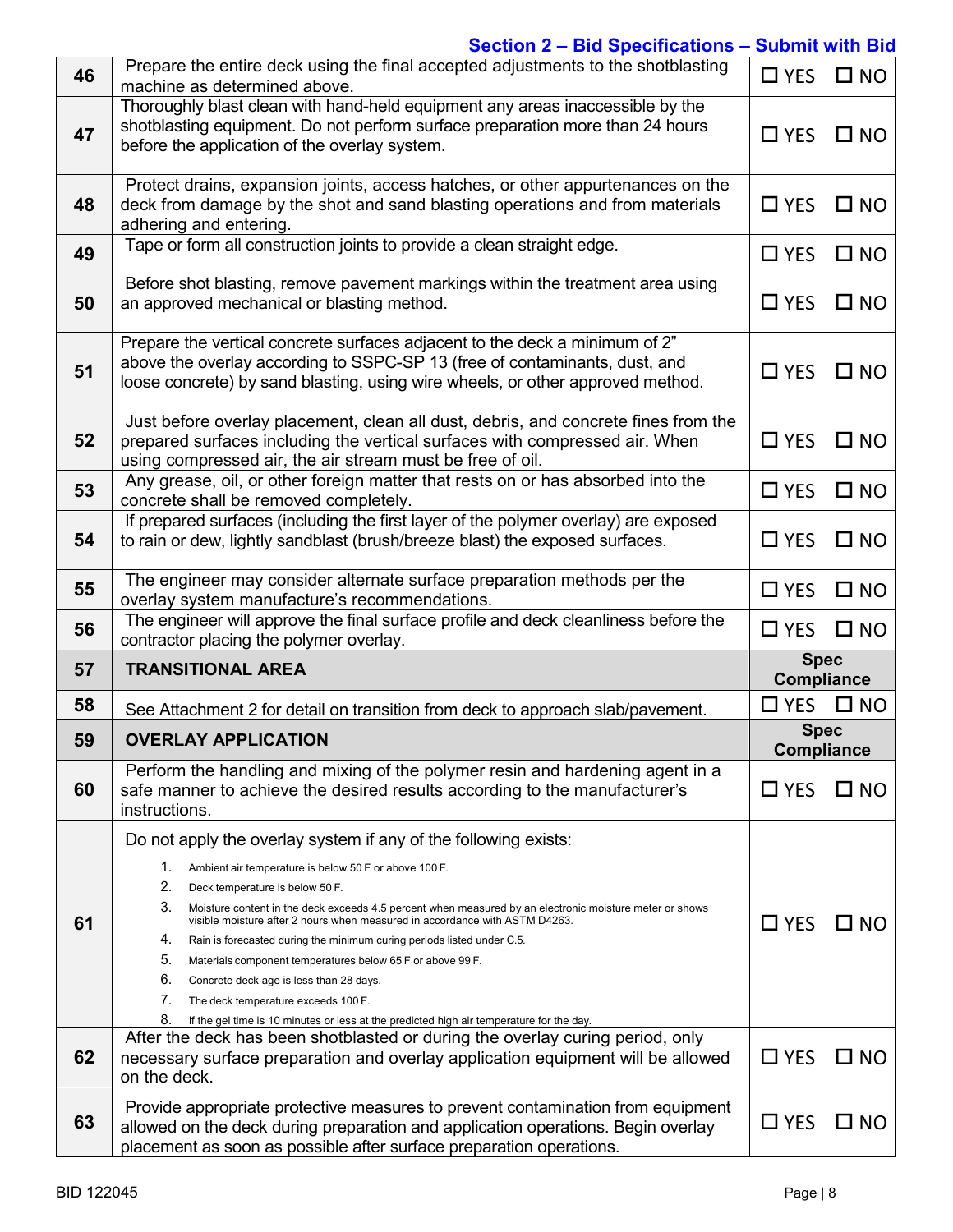| 64 |                                                                                                                                                                                                                                                                              | The polymer overlay shall consist of a two-course application of polymer and<br>aggregate. Each of the two courses shall consist of a layer of polymer covered<br>with a layer of aggregate in sufficient quantity to completely cover the polymer. | $\Box$ YES                                                                                                                                                                                                                                                                                                           | $\square$ NO                         |  |                                  |              |
|----|------------------------------------------------------------------------------------------------------------------------------------------------------------------------------------------------------------------------------------------------------------------------------|-----------------------------------------------------------------------------------------------------------------------------------------------------------------------------------------------------------------------------------------------------|----------------------------------------------------------------------------------------------------------------------------------------------------------------------------------------------------------------------------------------------------------------------------------------------------------------------|--------------------------------------|--|----------------------------------|--------------|
| 65 |                                                                                                                                                                                                                                                                              |                                                                                                                                                                                                                                                     | Apply the polymer and aggregate according to the manufacturer's requirements.<br>Apply the overlay using equipment designed for this purpose. The application<br>machine shall feature positive displacement volumetric metering and be capable<br>of storing and mixing the polymer resins at the proper mix ratio. |                                      |  | $\square$ YES                    | $\square$ NO |
| 66 | position.                                                                                                                                                                                                                                                                    | Disperse the aggregate using a method that provides a uniform, consistent<br>coverage of aggregate and minimizes aggregate rolling or bouncing into final                                                                                           | $\square$ YES                                                                                                                                                                                                                                                                                                        | $\square$ NO                         |  |                                  |              |
| 67 | First course applications that do not receive enough aggregate before the<br>polymer gels shall be removed and replaced. A second course applied with<br>insufficient aggregate may be left in place, but will require additional applications<br>before opening to traffic. | $\square$ YES                                                                                                                                                                                                                                       | $\square$ NO                                                                                                                                                                                                                                                                                                         |                                      |  |                                  |              |
| 68 |                                                                                                                                                                                                                                                                              |                                                                                                                                                                                                                                                     | After completion of each course, cure the overlay according to the<br>manufacturer's instructions. Follow the minimum cure times listed under C.5 or as<br>prescribed by the manufacturer                                                                                                                            |                                      |  | $\Box$ YES                       | $\square$ NO |
| 69 |                                                                                                                                                                                                                                                                              |                                                                                                                                                                                                                                                     | Remove the excess aggregate from the surface treatment by sweeping,<br>blowing, or vacuuming without tearing or damaging the surface; the material may<br>be re-used if approved by the engineer and manufacturer.                                                                                                   |                                      |  | $\Box$ YES                       | $\square$ NO |
| 70 |                                                                                                                                                                                                                                                                              |                                                                                                                                                                                                                                                     | Apply all courses of the overlay system before opening the area to traffic. Do not<br>allow equipment or traffic on the treated area until directed by the engineer.                                                                                                                                                 |                                      |  | $\square$ YES                    | $\square$ NO |
| 71 | After the first layer of coating has cured to the point where the aggregate cannot<br>be pulled out, apply the second layer.                                                                                                                                                 |                                                                                                                                                                                                                                                     |                                                                                                                                                                                                                                                                                                                      |                                      |  |                                  | $\square$ NO |
| 72 | Before applying the second layer, broom and blow off the first layer with<br>compressed air to remove all loose excess aggregate.                                                                                                                                            |                                                                                                                                                                                                                                                     |                                                                                                                                                                                                                                                                                                                      |                                      |  |                                  | $\square$ NO |
| 73 | Before opening to traffic, clean expansion joints and joint seals of all debris and<br>polymer.                                                                                                                                                                              |                                                                                                                                                                                                                                                     |                                                                                                                                                                                                                                                                                                                      |                                      |  |                                  | $\square$ NO |
| 74 |                                                                                                                                                                                                                                                                              |                                                                                                                                                                                                                                                     | A minimum of 3 days following opening to traffic, remove loosened aggregates from<br>the deck, expansion joints, and approach pavement.                                                                                                                                                                              |                                      |  | $\square$ YES                    | $\square$ NO |
| 75 |                                                                                                                                                                                                                                                                              | <b>APPLICATION RATES</b>                                                                                                                                                                                                                            |                                                                                                                                                                                                                                                                                                                      |                                      |  | <b>Spec</b><br><b>Compliance</b> |              |
|    |                                                                                                                                                                                                                                                                              |                                                                                                                                                                                                                                                     | Apply the polymer overlay in two separate courses in accordance with the<br>manufacturer's instructions, but not less than the following rate of application.                                                                                                                                                        |                                      |  |                                  |              |
|    |                                                                                                                                                                                                                                                                              | Course                                                                                                                                                                                                                                              | Minimum Polymer Rate <sup>[1]</sup> (GAL/100<br>SF)                                                                                                                                                                                                                                                                  | Aggregate <sup>[2]</sup><br>(LBS/SY) |  | $\Box$ YES                       | $\square$ NO |
| 76 |                                                                                                                                                                                                                                                                              | $\mathbf{1}$                                                                                                                                                                                                                                        | 2.5                                                                                                                                                                                                                                                                                                                  | $10+$                                |  |                                  |              |
|    |                                                                                                                                                                                                                                                                              | 2                                                                                                                                                                                                                                                   | 5.0                                                                                                                                                                                                                                                                                                                  | $14+$                                |  |                                  |              |
|    |                                                                                                                                                                                                                                                                              | [1]<br>The minimum total applications rate is 7.5 GAL/100 SF.<br>[2]<br>Application of aggregate shall be of sufficient quantity to completely cover the polymer.                                                                                   |                                                                                                                                                                                                                                                                                                                      |                                      |  |                                  |              |
| 77 |                                                                                                                                                                                                                                                                              |                                                                                                                                                                                                                                                     | <b>MINIMUM CURING PERIODS</b>                                                                                                                                                                                                                                                                                        |                                      |  | <b>Spec</b>                      |              |
|    |                                                                                                                                                                                                                                                                              |                                                                                                                                                                                                                                                     |                                                                                                                                                                                                                                                                                                                      |                                      |  | <b>Compliance</b>                |              |
| 78 |                                                                                                                                                                                                                                                                              |                                                                                                                                                                                                                                                     | As a minimum, cure the coating as follows:                                                                                                                                                                                                                                                                           |                                      |  | $\Box$ YES                       | $\square$ NO |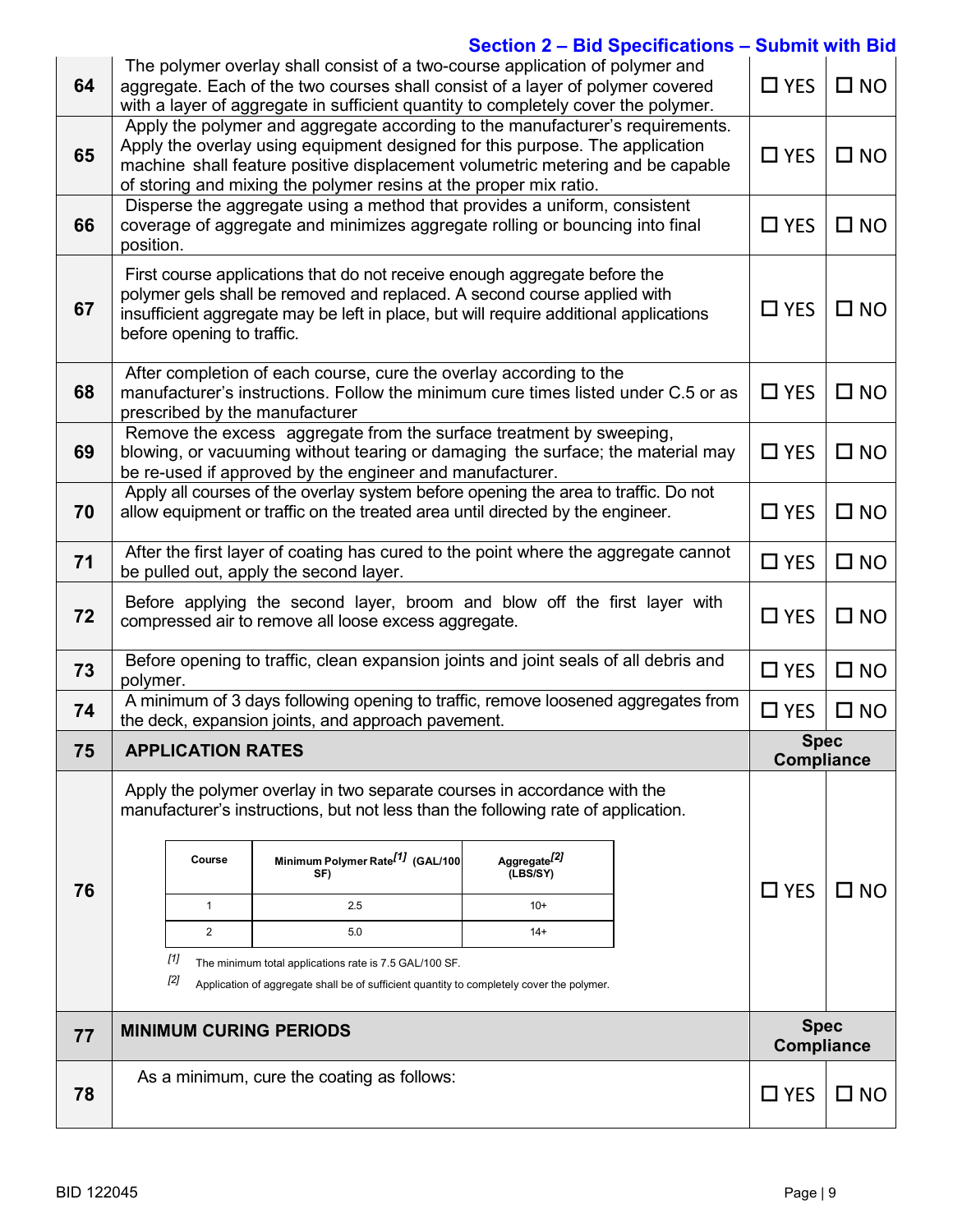|    | Average temperature of deck, polymer and aggregate components in degrees F                                                                                                                                                                                                                                                                                                                                                   |                                                                                                                                                                                           |                                       |          |        |                   |        |          |                                                                                                                                                                                                                                                        |                                  |              |
|----|------------------------------------------------------------------------------------------------------------------------------------------------------------------------------------------------------------------------------------------------------------------------------------------------------------------------------------------------------------------------------------------------------------------------------|-------------------------------------------------------------------------------------------------------------------------------------------------------------------------------------------|---------------------------------------|----------|--------|-------------------|--------|----------|--------------------------------------------------------------------------------------------------------------------------------------------------------------------------------------------------------------------------------------------------------|----------------------------------|--------------|
|    | Course                                                                                                                                                                                                                                                                                                                                                                                                                       | 50-54                                                                                                                                                                                     | 55-<br>59                             | 60-64    | 65-69  | 70-74             | 75-79  | 80-84    | 85-<br>99                                                                                                                                                                                                                                              |                                  |              |
|    | $\mathbf{1}$                                                                                                                                                                                                                                                                                                                                                                                                                 | 6 hrs.                                                                                                                                                                                    | 5<br>hrs.                             | 4 hrs.   | 3 hrs. | $2.5$ hrs         | 2 hrs  | 1.5 hrs. | 1 <sub>hr.</sub>                                                                                                                                                                                                                                       |                                  |              |
|    | $\overline{2}$                                                                                                                                                                                                                                                                                                                                                                                                               | 8 hrs.                                                                                                                                                                                    | 6.5 hrs.                              | 6.5 hrs. | 5 hrs. | 4 hrs.            | 3 hrs. | 3 hrs.   | 3<br>hrs.                                                                                                                                                                                                                                              |                                  |              |
| 79 | the temperature ranges and cure times for which the product is proposed to be<br>placed.                                                                                                                                                                                                                                                                                                                                     |                                                                                                                                                                                           |                                       |          |        |                   |        |          | If faster cure times are desired and achievable, submit to the engineer a certified<br>test report from an independent laboratory showing the material is able to reach<br>a compressive strength of 1000 psi as tested per ASTM C 579 Method B within | $\Box$ YES                       | $\square$ NO |
| 80 |                                                                                                                                                                                                                                                                                                                                                                                                                              | Establish ambient air, material, and substrate temperatures from the manufacturer<br>for field applications. Field applications will not be allowed below the documented<br>temperatures. |                                       |          |        |                   |        |          |                                                                                                                                                                                                                                                        | $\Box$ YES                       | $\square$ NO |
| 81 | <b>REPAIR OF POLYMER OVERLAY</b>                                                                                                                                                                                                                                                                                                                                                                                             |                                                                                                                                                                                           |                                       |          |        |                   |        |          |                                                                                                                                                                                                                                                        | <b>Spec</b><br><b>Compliance</b> |              |
| 82 | Repair all areas of unbonded, uncured, or damaged polymer overlay for no<br>additional compensation.                                                                                                                                                                                                                                                                                                                         |                                                                                                                                                                                           |                                       |          |        |                   |        |          |                                                                                                                                                                                                                                                        | $\square$ YES                    | $\square$ NO |
| 83 | Submit repair procedures from the manufacturer to the engineer for approval.                                                                                                                                                                                                                                                                                                                                                 |                                                                                                                                                                                           |                                       |          |        |                   |        |          |                                                                                                                                                                                                                                                        | $\Box$ YES                       | $\square$ NO |
| 84 | Absent a manufacturer's repair procedures and with the approval of the engineer,<br>complete repairs according to the following: Saw cut the limits of the area to the<br>top of the concrete; remove the overlay by scarifying, grinding, or other approved<br>methods; shot blast or sand blast and air blast the concrete before placement of<br>polymer overlay; and place the polymer overlay according to section C.3. |                                                                                                                                                                                           |                                       |          |        |                   |        |          |                                                                                                                                                                                                                                                        | $\Box$ YES                       | $\square$ NO |
| 85 | <b>MEASUREMENT</b>                                                                                                                                                                                                                                                                                                                                                                                                           |                                                                                                                                                                                           |                                       |          |        |                   |        |          |                                                                                                                                                                                                                                                        | <b>Spec</b><br><b>Compliance</b> |              |
| 86 | The department will measure Polymer Overlay by the square yard, acceptably<br>completed.                                                                                                                                                                                                                                                                                                                                     |                                                                                                                                                                                           |                                       |          |        |                   |        |          |                                                                                                                                                                                                                                                        | $\Box$ YES                       | $\square$ NO |
| 87 | <b>PAYMENT</b>                                                                                                                                                                                                                                                                                                                                                                                                               |                                                                                                                                                                                           |                                       |          |        |                   |        |          |                                                                                                                                                                                                                                                        | <b>Spec</b><br><b>Compliance</b> |              |
| 88 | following bid item:                                                                                                                                                                                                                                                                                                                                                                                                          | <b>ITEM NUMBER</b><br>509.5100.S                                                                                                                                                          | <b>DESCRIPTION</b><br>Polymer Overlay |          |        | <b>UNIT</b><br>SY |        |          | The department will pay for measured quantities at the contract unit price under the                                                                                                                                                                   | $\Box$ YES                       | $\square$ NO |
| 89 | Payment is full compensation for preparing the surface; for tensile bond testing;<br>for creating the transitional area; for providing the overlay; for cleanup; and for<br>sweeping/vacuuming and disposing of excess materials.                                                                                                                                                                                            |                                                                                                                                                                                           |                                       |          |        |                   |        |          | $\Box$ YES                                                                                                                                                                                                                                             | $\square$ NO                     |              |
| 90 | <b>COMPLETEION DATE</b>                                                                                                                                                                                                                                                                                                                                                                                                      |                                                                                                                                                                                           |                                       |          |        |                   |        |          |                                                                                                                                                                                                                                                        | <b>Spec</b><br><b>Compliance</b> |              |
| 91 | by engineer                                                                                                                                                                                                                                                                                                                                                                                                                  |                                                                                                                                                                                           |                                       |          |        |                   |        |          | Work on project must be completed by July 31 <sup>st</sup> , 2022 unless approved in writing                                                                                                                                                           | $\Box$ YES                       | $\square$ NO |
| 92 | <b>INVOICING</b>                                                                                                                                                                                                                                                                                                                                                                                                             |                                                                                                                                                                                           |                                       |          |        |                   |        |          |                                                                                                                                                                                                                                                        | <b>Spec</b><br><b>Compliance</b> |              |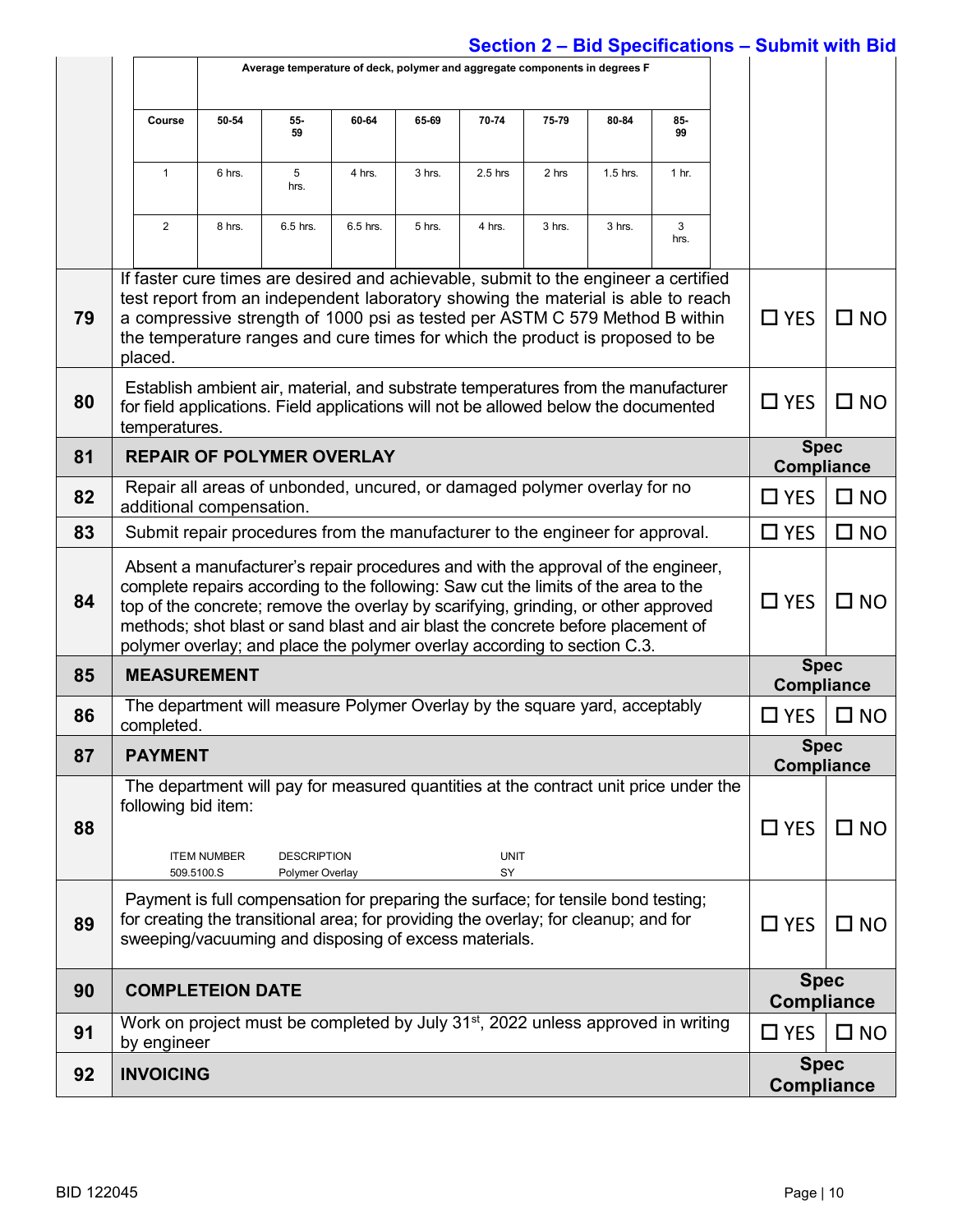| 93 | An invoice shall be issued and emailed to the Dane County invoice email address<br>found on the Bill To section of each Dane County purchase order issued. | $\Box$ YES | $\square$ NO |
|----|------------------------------------------------------------------------------------------------------------------------------------------------------------|------------|--------------|
|    |                                                                                                                                                            |            |              |
| 94 | All invoices shall comply with the pricing and markups established by this<br>specification and bid and/or Dane County contract.                           | $\Box$ YES | $\square$ NO |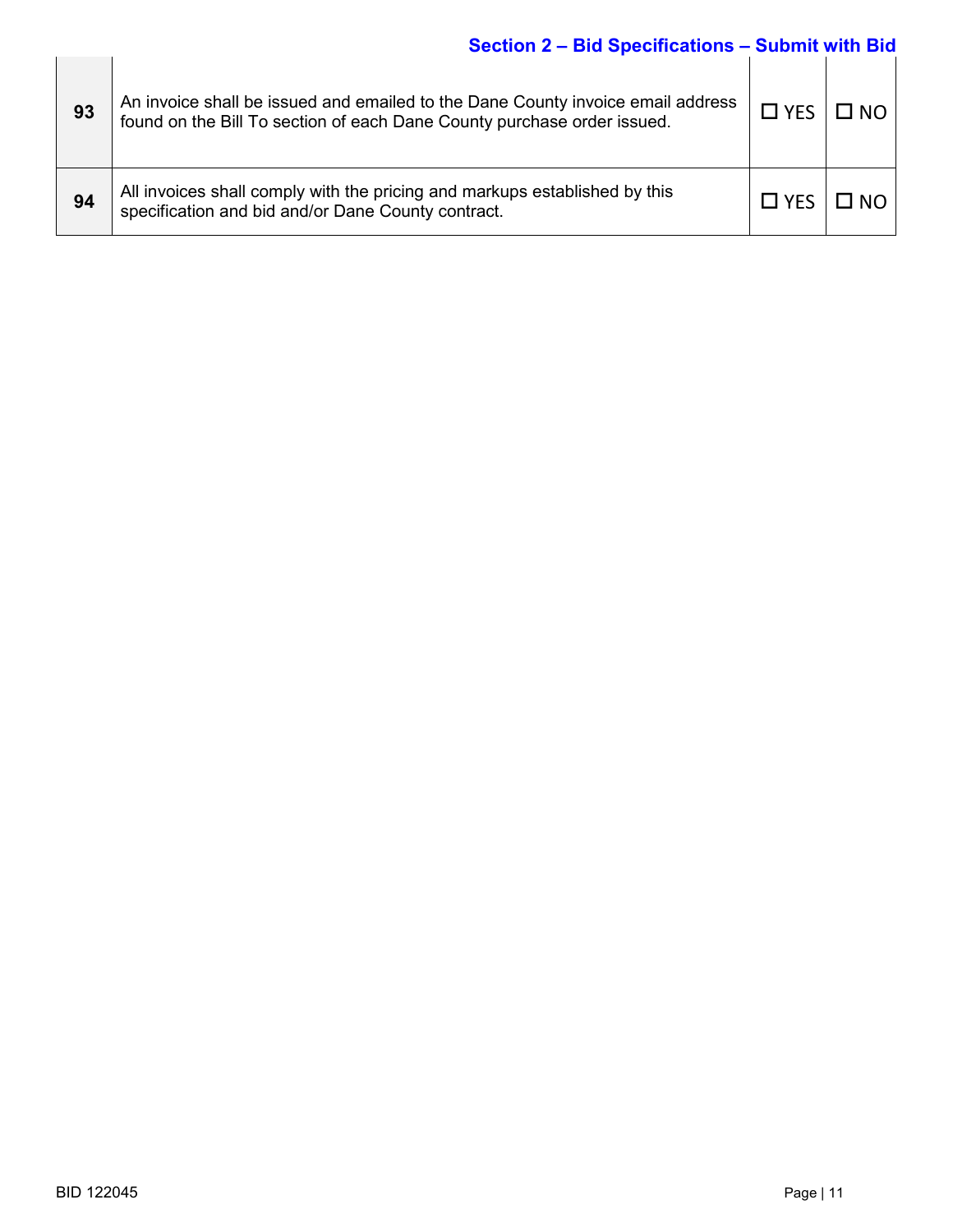# **SPECIFICATION DEVIATIONS**

| <b>Check One:</b><br>No deviations from bid specifications<br>$\Box$<br>$\Box$<br>Deviations from the bid specifications are present - see list below |                              |  |  |  |  |  |  |
|-------------------------------------------------------------------------------------------------------------------------------------------------------|------------------------------|--|--|--|--|--|--|
| Item $#$                                                                                                                                              | <b>Deviation Explanation</b> |  |  |  |  |  |  |
|                                                                                                                                                       |                              |  |  |  |  |  |  |
|                                                                                                                                                       |                              |  |  |  |  |  |  |
|                                                                                                                                                       |                              |  |  |  |  |  |  |
|                                                                                                                                                       |                              |  |  |  |  |  |  |
|                                                                                                                                                       |                              |  |  |  |  |  |  |
|                                                                                                                                                       |                              |  |  |  |  |  |  |
|                                                                                                                                                       |                              |  |  |  |  |  |  |
|                                                                                                                                                       |                              |  |  |  |  |  |  |
|                                                                                                                                                       |                              |  |  |  |  |  |  |
|                                                                                                                                                       |                              |  |  |  |  |  |  |
|                                                                                                                                                       |                              |  |  |  |  |  |  |
|                                                                                                                                                       |                              |  |  |  |  |  |  |
|                                                                                                                                                       |                              |  |  |  |  |  |  |
|                                                                                                                                                       |                              |  |  |  |  |  |  |
|                                                                                                                                                       |                              |  |  |  |  |  |  |
|                                                                                                                                                       |                              |  |  |  |  |  |  |
|                                                                                                                                                       |                              |  |  |  |  |  |  |
|                                                                                                                                                       |                              |  |  |  |  |  |  |
|                                                                                                                                                       |                              |  |  |  |  |  |  |
|                                                                                                                                                       |                              |  |  |  |  |  |  |